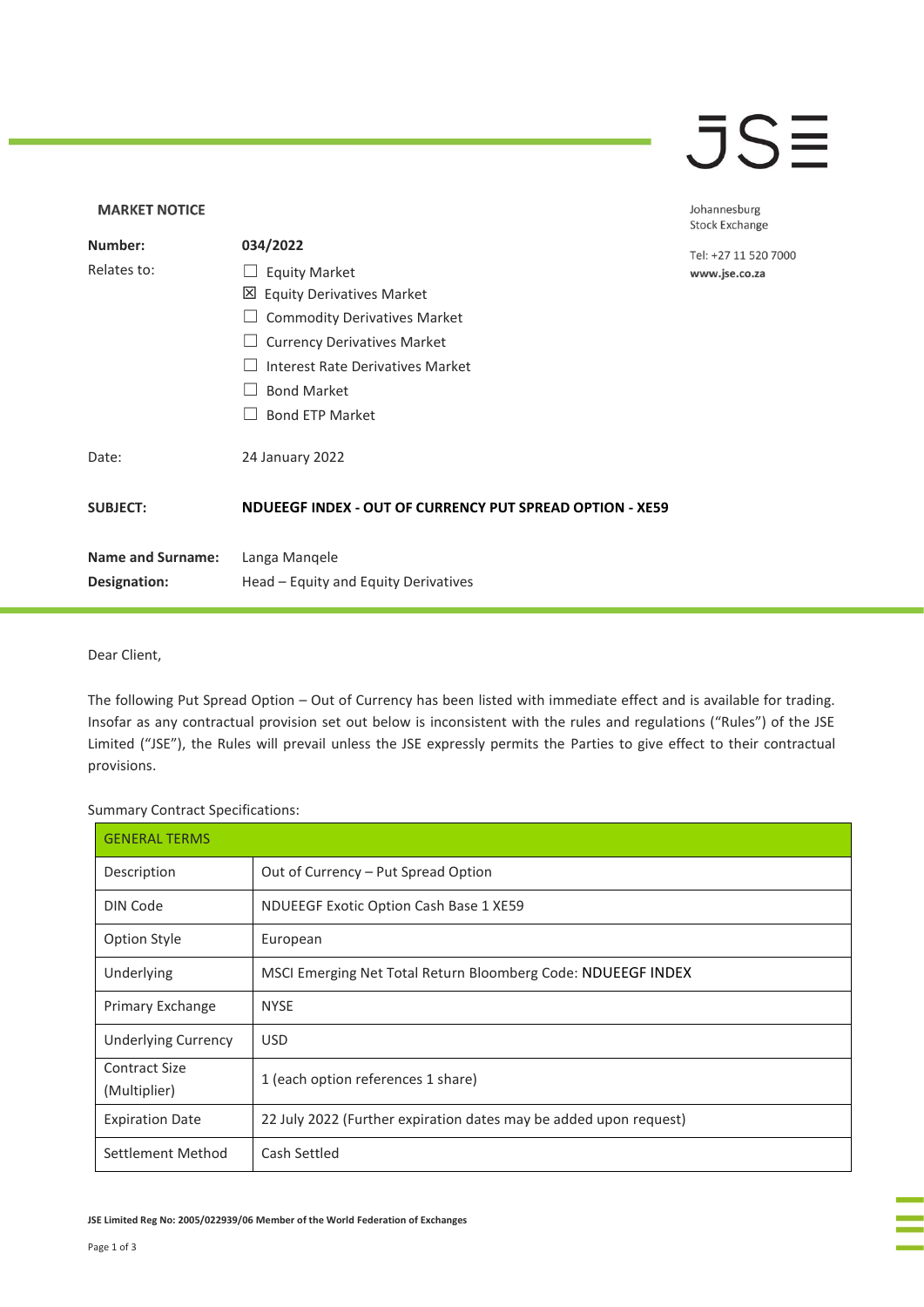# $JSE$

| Minimum Price<br>Movement                    | ZAR 0.01                                                                                                                                                                                                                                                                                                                      |
|----------------------------------------------|-------------------------------------------------------------------------------------------------------------------------------------------------------------------------------------------------------------------------------------------------------------------------------------------------------------------------------|
| Quotations                                   | 0.00 (Two decimal places)                                                                                                                                                                                                                                                                                                     |
| <b>TERMS &amp; CONDITIONS - OPTION 1</b>     |                                                                                                                                                                                                                                                                                                                               |
| <b>Type</b>                                  | Put                                                                                                                                                                                                                                                                                                                           |
| <b>Buyer</b>                                 | The Long Party to the Can-Do Option                                                                                                                                                                                                                                                                                           |
| Seller                                       | The Short Party to the Can-Do Option                                                                                                                                                                                                                                                                                          |
| <b>Strike Price</b>                          | USD 553.06                                                                                                                                                                                                                                                                                                                    |
| <b>TERMS &amp; CONDITIONS - OPTION 2</b>     |                                                                                                                                                                                                                                                                                                                               |
| Type                                         | Put                                                                                                                                                                                                                                                                                                                           |
| <b>Buyer</b>                                 | The Short Party to the Can-Do Option                                                                                                                                                                                                                                                                                          |
| Seller                                       | The Long Party to the Can-Do Option                                                                                                                                                                                                                                                                                           |
| <b>Strike Price</b>                          | USD 460.89                                                                                                                                                                                                                                                                                                                    |
| PROCEDURE FOR EXERCISE                       |                                                                                                                                                                                                                                                                                                                               |
| <b>Automatic Exercise</b>                    | Applicable                                                                                                                                                                                                                                                                                                                    |
| Valuation and<br><b>Expiration Time</b>      | Official closing time as published by the Underlying Listed Exchange on the Final Valuation<br>Date<br>Note: If the official closing time of the underlying exchange falls outside the JSE trading hours,<br>the contract will close-out on the following JSE business day using the previous day's official<br>closing price |
| <b>Final Valuation Date</b>                  | 21 July 2022                                                                                                                                                                                                                                                                                                                  |
| <b>Expiration Date</b>                       | 22 July 2022                                                                                                                                                                                                                                                                                                                  |
| <b>Reference Price</b>                       | Official closing price as published by the Underlying Exchange on the Final Valuation Date                                                                                                                                                                                                                                    |
| <b>Expiration Currency</b><br>Reference (FX) | Arithmetic average of 10 iterations of the Underlying Currency spot price taken every 30<br>seconds for a period of 5 minutes on the Expiration Date, commencing 09:55am ending at<br>10:00am New York time.                                                                                                                  |
| <b>SETTLEMENT TERMS</b>                      |                                                                                                                                                                                                                                                                                                                               |
| Cash Settlement                              | Applicable                                                                                                                                                                                                                                                                                                                    |
| Settlement Currency                          | South African Rand (ZAR)                                                                                                                                                                                                                                                                                                      |
| Cash Settlement<br>Amount                    | The amount determined on the Valuation Date at the Valuation Time, in accordance with the<br>following formula:<br>[Number of Option Contracts * Multiplier *<br>{ max(0, Strikeput1 - Indexfinal) - max(0, Strikeput2 - Indexfinal )}] *FX                                                                                   |
| <b>Business Days</b>                         | Johannesburg and New York                                                                                                                                                                                                                                                                                                     |